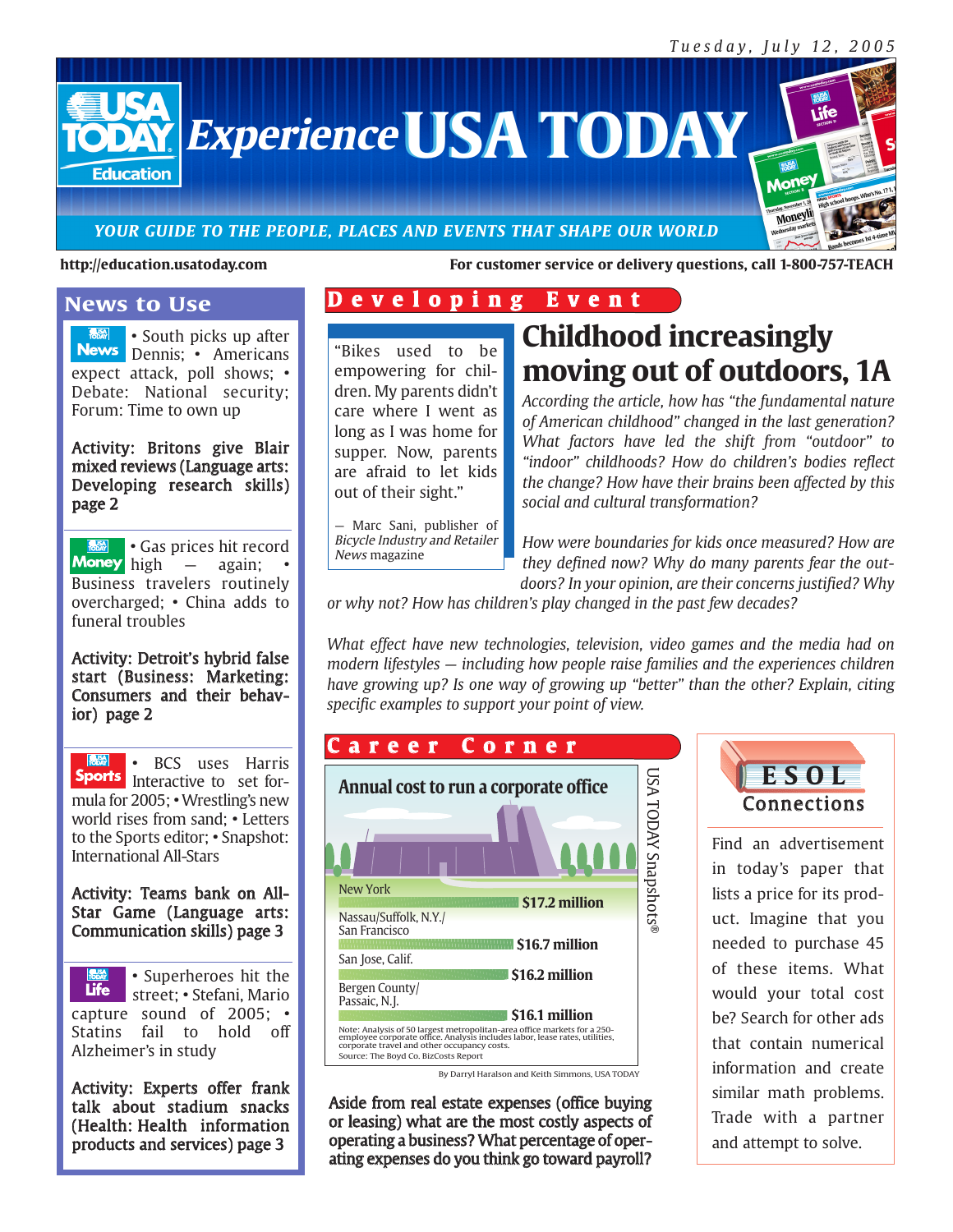#### **FUSA Britons give Blair News mixed reviews, 8A**

#### **STANDARD:** *Language arts: Developing research skills* **DISCUSSION:** How does Briton Blair's performance as prime minister? How could the recent Janet Lewis feel about Tony bombings in London affect Blair's standing? What political battles has he won recently? Why do citizens tend to rally around their leaders during times of crisis? Do you think<br>Britons or Americans have a more favorable opinion of the<br>war in Iraq? Why is this? Britons or Americans have a more favorable opinion of the war in Iraq? Why is this?

**ACTIVITY:** When running a story about a public figure, USA TODAY will sometimes list pertinent facts about the person in a "bio box." Through research, find out the following information about Tony Blair: age, current position, affiliation, profession, education, philosophy, career zenith and career nadir.<br>Then, on a computer, create a necfall and career nadir. Then, on a computer, create a professional-looking bio box about him. Use a quote from Blair as the title of the graphic.



# **Detroit's hybrid Money** false start, 1-2B

**STANDARD:** *Marketing: Consumers and their behavior* **DISCUSSION:** Why are American automakers having a difficult time marketing their hybrid vehicles? What miscalculations did auto executives make in the planning and selling of hybrids? What "tricky problems" do hybrids represent to car manufacturers? Why do you think hybrids have been more popular with autobuyers than expected? Why are hybrids both good for business and an automaker's image?

**ACTIVITY:** Like many people in business, auto engineers and other executives must anticipate what products consumers will want and buy. This means they have to develop products that are both appealing and affordable. (If hybrid vehicles cost \$50,000, for example, it's doubtful they would be as popular with autobuyers.) Develop an idea for a new feature that would impact an auto's fuel efficiency or significantly improve it in another way. Explain why consumers would be motivated to buy a vehicle with this new innovation.

Define the following words as used in the article: *W R D* **PREP**

**TEST**

## **Teams bank on All-Star Game, Sports, 1-2C**

**1. edifices**

*I*

*S*

*E*

- **2. catalyst**
- **3. berth**
- **4. necessitated**
- **5. predicated**
- **6. mantra**

6. formula or expression that is repeated often to acilitate a transformation f

5. based

4. made necessary or unavoidable; obliged; forced

3. spot; slot; position

2. a person or thing that causes or accelerates an event or change

1. large buildings of imposing appearance

#### WARKS: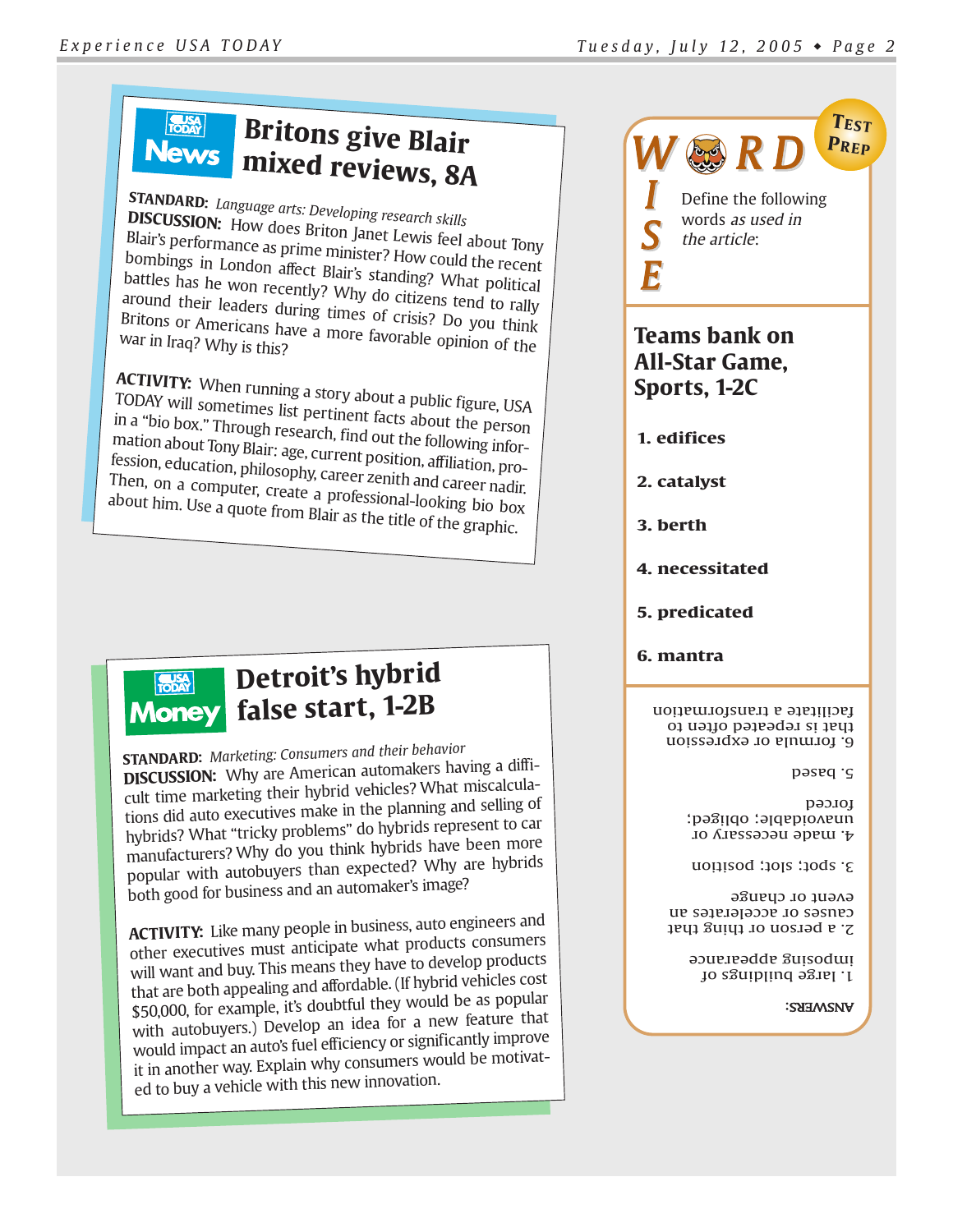## **Teams bank on RUSA All-Star Game, 1-2C**

**STANDARD:** *Language arts: Communication skills* **DISCUSSION:** Why is there competition among baseball teams to host the All-Star Game? What do the Tigers, Pirates and Reds have in common? Why is game attendance crucial to the success of a team? Is it more or less important than player development? How has Dave Dombrowski, president of the Tigers, revamped his organization? In what situations are "shopping sprees" necessary?

**ACTIVITY:** Imagine that there is an old, under-utilized stadium in your community or a city near you. In small groups, identify an innovative, alternative use for the edifice. Make sure your idea fulfills a need and brings recognition and/or revenue to the area. Then, create a diagram that shows how the stadium would be adapted for its new purpose. Explain your drawing in writing.



# **Experts offer frank talk about stadium snacks, 7D**

**STANDARD:** *Health: Health information, products and services* **DISCUSSION:** What are some classic ballpark menu offerings? Which of these are surprisingly healthy? What healthy alternatives do many ballparks now offer?

**ACTIVITY:** Create a graphic organizer that lists the five healthiest and the five least healthy ballpark foods (based<br>on total calories and fat grams) down that foods (based on total calories and fat grams) down the left-hand side of a sheet a paper. (Add two additional items that are regional favorites on menus at your local ballparks.) Across the top, jot down the following headings: serving size, calories per serving, carbohydrates, protein, fat (all in grams). Then, using information from the article as well as a credible outside source, fill in your chart. Compare and contrast your data with a classmate's.



**July 12**

• In 100 B.C., Roman dictator Julius Caesar was born.

• In 1543, England's King Henry VIII married his sixth and last wife, Catherine Parr.

 $\bullet$  In 1690, Protestant forces led by William of Orange defeated the Roman Catholic army of James II at the Battle of the Boyne in Ireland.

 $\bullet$  In 1817, naturalist-author Henry David Thoreau was born in Concord, Mass.

• In 1984, Democratic presidential candidate Walter F. Mondale announced he'd chosen U.S. Rep. Geraldine A. Ferraro of New York to be his running-mate; Ferraro was the first woman to run for vice president on a major-party ticket.

• In 2004, President Bush defended the Iraq war during a visit to the Oak Ridge National Laboratory in Tennessee, saying the invasion had made America safer.

• In 2004, Wall Street brokerage Morgan Stanley settled a sex discrimination suit brought by the Equal Employment Opportunity Commission, agreeing to pay \$54 million.

**Walden is Henry David Thoreau's account of the two years he spent living alone in the woods of Massachusetts. In a section that questions people's acceptance of "the common mode of living," Thoreau muses, "It is never too late to give up our prejudices. No way of thinking or doing, however ancient, can be trusted without proof." What does Thoreau mean by "prejudices"? What is the common way of life nowadays? Do you accept it without question? Could you choose to live differently? If so, how?**